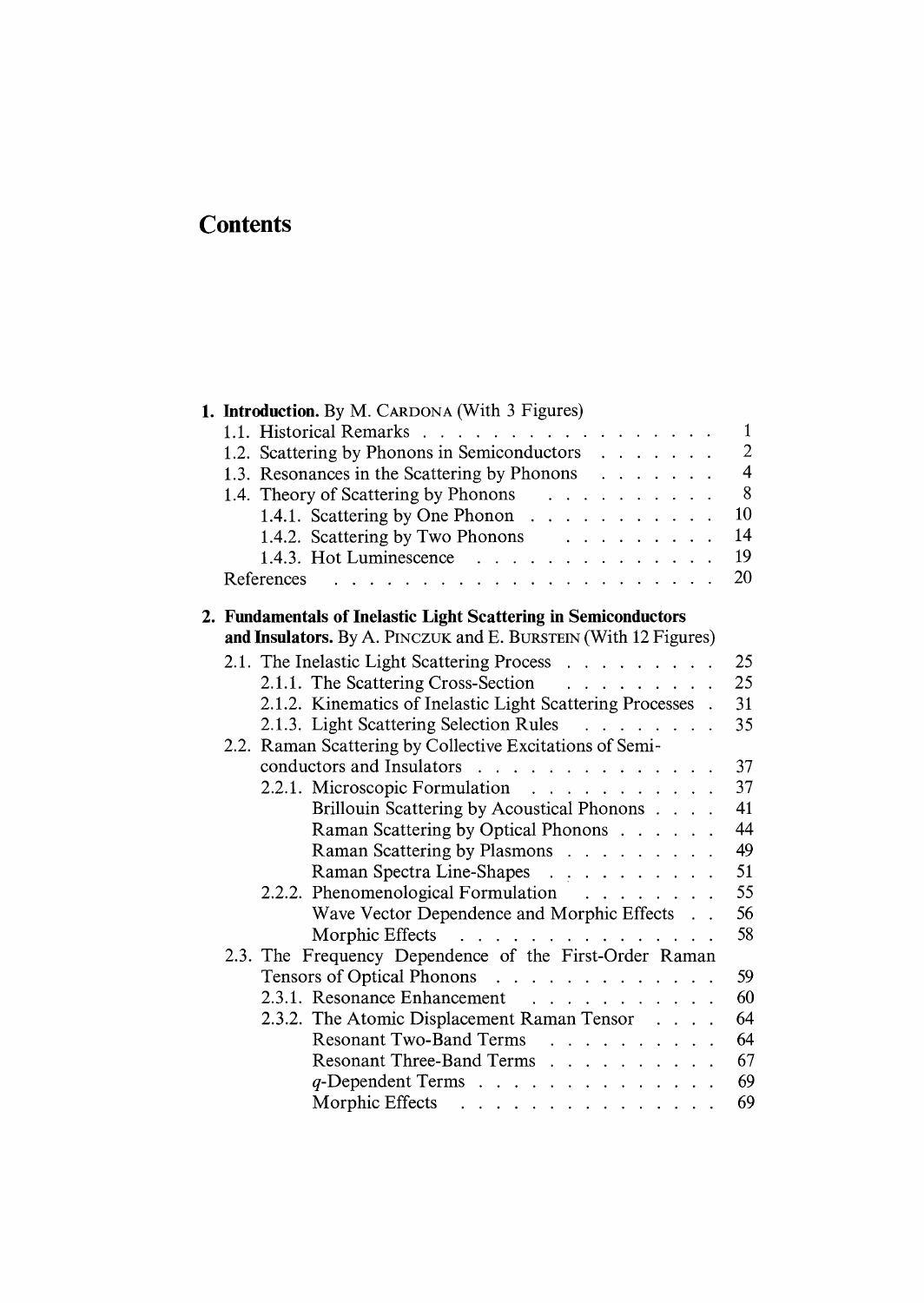## VIII Contents

| 2.3.3. The Electro-Optic Raman Tensor<br>Three-Band Electro-Optic Raman Tensor<br>Two-Band Electro-Optic Raman Tensor:<br>q-Dependent Terms<br>Electric Field Induced Contributions to the Electro-<br>Optic Raman Tensors                     | 70<br>70<br>71<br>71 |
|------------------------------------------------------------------------------------------------------------------------------------------------------------------------------------------------------------------------------------------------|----------------------|
| 2.4. Concluding Remarks                                                                                                                                                                                                                        | 75                   |
| References<br>the contract of the contract of the contract of the                                                                                                                                                                              | 75                   |
| 3. Resonant Raman Scattering. By R. M. MARTIN and L. M. FALICOV<br>(With 20 Figures)                                                                                                                                                           |                      |
| 3.1. Fundamental Definitions and Basic Properties                                                                                                                                                                                              | 80                   |
| 3.2. The Raman Matrix Elements                                                                                                                                                                                                                 | 83                   |
| 3.3. Hamiltonians, Symmetry, and Selection Rules                                                                                                                                                                                               | 101                  |
| 3.4. Discussion of Specific Cases                                                                                                                                                                                                              | 106                  |
| 3.4.1. Common Aspects of RRS                                                                                                                                                                                                                   | 107                  |
| 3.4.2. Single Discrete Intermediate and Final States                                                                                                                                                                                           | 110                  |
| First-Order RRS in $Cu_2O$                                                                                                                                                                                                                     | 111                  |
| RRS in $I_2$ Molecules<br>and the contract of the contract of the                                                                                                                                                                              | 115                  |
| First-Order RRS in CdS<br>3.4.3. Continuum of Intermediate States: One per Final                                                                                                                                                               | 118                  |
|                                                                                                                                                                                                                                                | 125                  |
| 3.4.4. Continuum of Intermediate States with a Discrete                                                                                                                                                                                        |                      |
| Final State                                                                                                                                                                                                                                    | 130                  |
| Continuum Bands in Solids                                                                                                                                                                                                                      | 130                  |
| Continuum Bands in Molecules                                                                                                                                                                                                                   | 135                  |
| 3.4.5. Continuum Intermediate and Final States 138                                                                                                                                                                                             |                      |
| 3.5. Conclusion<br>$\mathcal{A}$ . As we can consider the contribution of the contribution of $\mathcal{A}$                                                                                                                                    | 142                  |
| References .<br>the contract of the contract of the contract of the contract of the contract of the contract of the contract of the contract of the contract of the contract of the contract of the contract of the contract of the contract o | 143                  |
| 4. Electronic Raman Scattering. By M.V. KLEIN                                                                                                                                                                                                  |                      |
| (With 15 Figures)                                                                                                                                                                                                                              |                      |
| 4.1. Light Scattering from Free Carriers in Semiconductors                                                                                                                                                                                     | 148                  |
| 4.1.1. Theory of Light Scattering by a Free Electron Gas                                                                                                                                                                                       | 148                  |
| 4.1.2. Light Scattering from Bloch Electrons                                                                                                                                                                                                   | 152                  |
| 4.1.3. Experimental Results for GaAs                                                                                                                                                                                                           | 153                  |
| 4.1.4. Scattering by Coupled LO Phonon-Plasmon Modes                                                                                                                                                                                           | 155                  |
| 4.2. Raman Scattering from Bound Electrons and Holes                                                                                                                                                                                           | 160                  |
| 4.2.1. Experimental Results — Acceptors 4.2.2. Experimental Results — Donors                                                                                                                                                                   | 161                  |
| 4.2.3. Effective-Mass Theory of Donor Raman Transitions                                                                                                                                                                                        | 163<br>165           |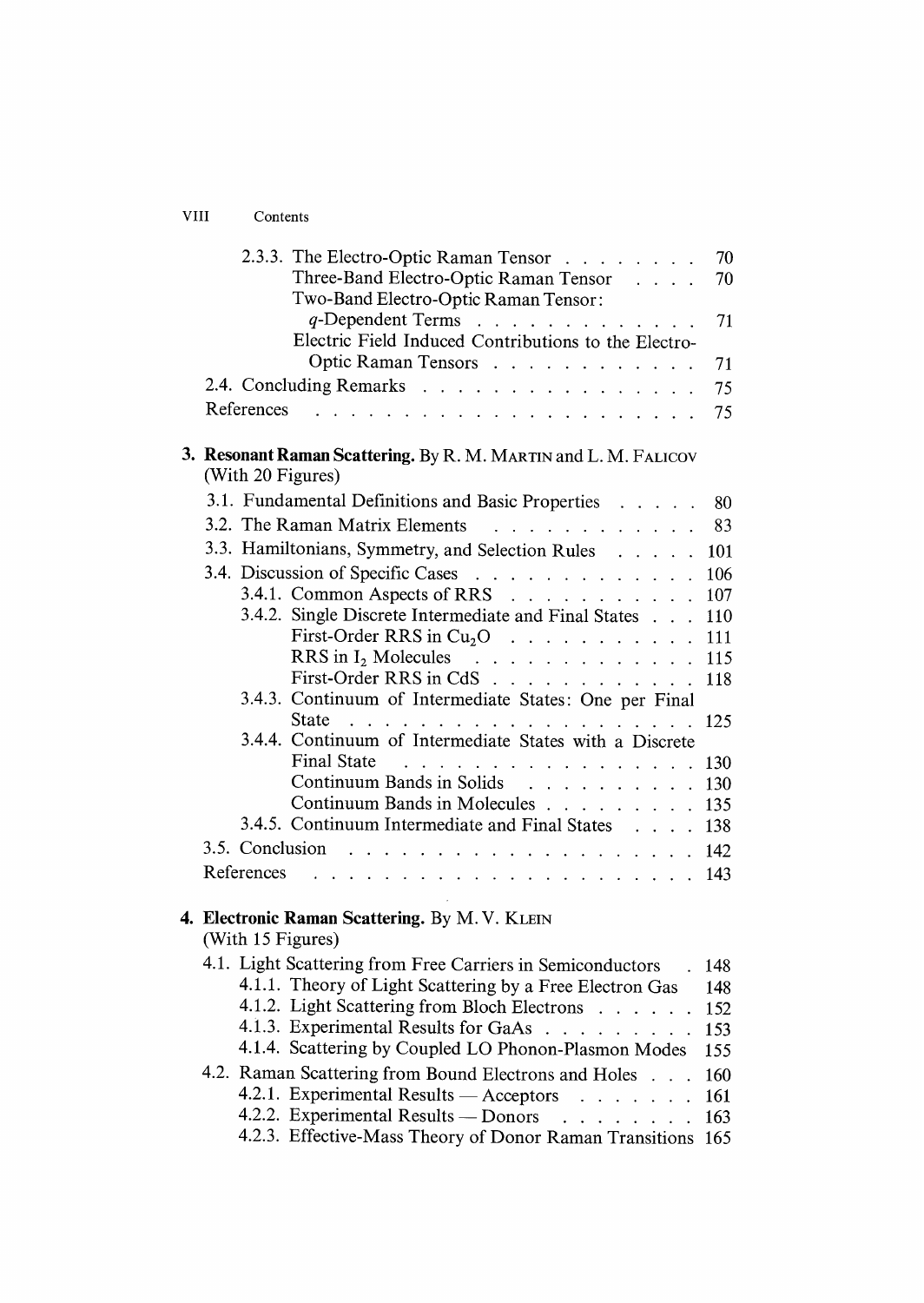| Contents | īХ |
|----------|----|
|          |    |

|  | 4.2.4. Effective-Mass Theory of Acceptor Raman                                          |      |  |
|--|-----------------------------------------------------------------------------------------|------|--|
|  | Transitions 167                                                                         |      |  |
|  | . 168<br>4.2.5. Discussion.                                                             |      |  |
|  | 4.3. Raman Scattering from Coupled Electron-Phonon                                      |      |  |
|  |                                                                                         | -169 |  |
|  | 4.3.1. Theoretical Introduction $\ldots$ $\ldots$ $\ldots$ $\ldots$ $\ldots$            | 169  |  |
|  | 4.3.2. Phonon Coupled to Interband Hole Transition in                                   |      |  |
|  | Silicon 172                                                                             |      |  |
|  | 4.3.3. Optical Phonon Modes Bound to Neutral Donors                                     | 174  |  |
|  | 4.3.4. Coupled Valley-Orbit and $E_2$ Phonon Excitations                                |      |  |
|  |                                                                                         | 178  |  |
|  |                                                                                         | 182  |  |
|  | 4.4. Single Particle Spectra<br>4.4.1. Introduction                                     | 182  |  |
|  | 4.4.2. Scattering from Spin Density Fluctuations                                        | 182  |  |
|  | 4.4.3. Light Scattering by Energy Density Fluctuations .                                | 186  |  |
|  | 4.4.4. Polarized Single Particle Scattering under Conditions                            |      |  |
|  | of Extreme Resonance<br>$\mathbf{r}$ . The state of the state of the state $\mathbf{r}$ | 189  |  |
|  | 4.4.5. Electron Velocity Distributions                                                  | 192  |  |
|  | 4.5. Multicomponent Carrier Effects 194                                                 |      |  |
|  | 4.5.1. Introductory Considerations 194                                                  |      |  |
|  |                                                                                         |      |  |
|  | 4.5.3. Acoustic Plasmons                                                                | 199  |  |
|  | 4.5.4. The Metal-Semiconductor Transition 201                                           |      |  |
|  | 4.6. Concluding Remarks 201                                                             |      |  |
|  | 4.6.1. Present Knowledge and Possible Future Trends 201                                 |      |  |
|  | 4.6.2. Remarks on Spin-Flip Raman Scattering 202                                        |      |  |
|  | $\cdots$ 202<br>References                                                              |      |  |
|  | 5. Raman Scattering in Amorphous Semiconductors.                                        |      |  |
|  | By M. H. BRODSKY (With 29 Figures)                                                      |      |  |
|  | 5.1. Tetrahedrally Bonded Amorphous Semiconductors                                      | 208  |  |
|  | 5.1.1. Elemental Group IV Films - Basic Concepts                                        | 208  |  |
|  | 5.1.2. Raman Scattering Spectra in Amorphous Si and Ge 210                              |      |  |
|  | 5.1.3. Numerical Theory $\ldots$ $\ldots$ $\ldots$ $\ldots$ $\ldots$ $\ldots$           | 218  |  |
|  | 5.1.4. Other Theoretical Approaches                                                     | 223  |  |
|  | 5.1.5. Amorphous III-V Compounds                                                        | 227  |  |
|  | 5.1.6. Amorphous SiC and Group IV Alloys                                                | 228  |  |
|  | 5.2. Amorphous Chalcogens and Chalcogenides                                             | 229  |  |
|  | 5.2.1. Group VI Elements in Amorphous Semiconductors                                    | 229  |  |
|  | 5.2.2. Molecular Interpretations of Raman Spectra                                       | 231  |  |
|  | 5.2.3. Raman Scattering from Amorphous S, Se, and Te.                                   | 232  |  |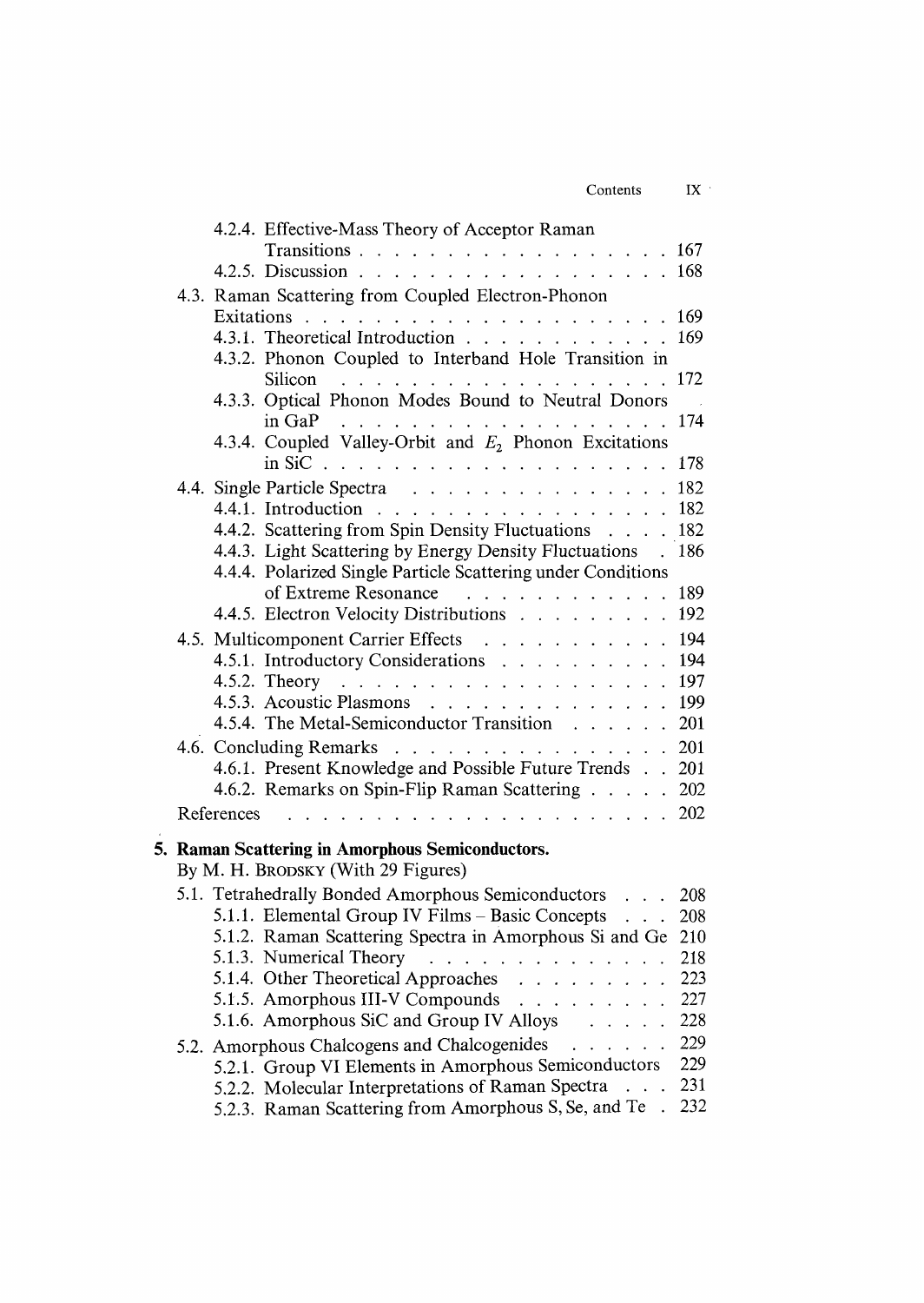| 5.2.4. Arsenic Sulfide and Related Glasses 236                                                                                                                                                                                                                             |                   |
|----------------------------------------------------------------------------------------------------------------------------------------------------------------------------------------------------------------------------------------------------------------------------|-------------------|
| 5.2.5. The Structure of Germanium Chalcogenides 243<br>. 248<br>References<br>$\mathcal{L}$<br>$\begin{array}{cccccccccccccc} \bullet & \bullet & \bullet & \bullet & \bullet & \bullet & \bullet & \bullet & \bullet & \bullet & \bullet & \bullet & \bullet \end{array}$ |                   |
| 6. Brillouin Scattering in Semiconductors. By A. S. PINE<br>(With 8 Figures)                                                                                                                                                                                               |                   |
| 6.1. Background on Brillouin Scattering 254<br>6.1.1. Kinematics, Sound Velocity, Phonon Lifetime 254<br>6.1.2. Photoelastic Constants 255<br>6.1.3. Apparatus 256                                                                                                         |                   |
| 6.2. Acoustoelectric Effects 258<br>6.2.1. Domain Probe 258<br>6.2.2. Effect on Thermal Phonons 259                                                                                                                                                                        |                   |
| 6.3. Effect of Opacity on Lineshape 263<br>6.4. Resonance Scattering Effects 264                                                                                                                                                                                           |                   |
| 6.4.1. Theoretical Scattering Coefficients 265<br>6.4.2. Experimental Scattering Coefficients 268<br>6.4.3. Predictions of New Modes 270                                                                                                                                   |                   |
| 6.5. Stimulated Brillouin Scattering 272<br>References                                                                                                                                                                                                                     |                   |
| 7. Stimulated Raman Scattering. By Y.-R. SHEN<br>(With 24 Figures)                                                                                                                                                                                                         |                   |
| 7.1. Basic Principles<br>. 278<br>7.2. Theory of Stimulated Raman Scattering 280<br>7.2.1. Coupling of Pump and Stokes Waves                                                                                                                                               | 280               |
| 7.2.2. Raman Susceptibilities<br>7.2.3. Parametric Coupling between Photons and Phonons 286<br>7.2.4. Stokes — Anti-Stokes Coupling $\ldots$ $\ldots$ $\ldots$                                                                                                             | 283<br>287        |
| 7.2.5. Higher-Order Raman Effects<br>7.3. Experimental Observations<br>7.3.1. Anomalous Effects Due to Self-Focusing                                                                                                                                                       | 291<br>294<br>294 |
| 7.3.2. Raman Oscillation in Non-Self-Focusing Media .<br>7.3.3. Raman Gain Measurements                                                                                                                                                                                    | 296<br>297        |
| 7.3.4. Anti-Stokes and Higher-Order Raman Radiation . 298<br>7.3.5. Stimulated Anti-Stokes Absorption                                                                                                                                                                      | 300<br>300        |
| 7.3.6. Competition between Different Raman Modes<br>7.3.7. Competition between Stimulated Raman Scattering<br>and Other Non-Linear Optical Processes                                                                                                                       | 300               |
| 7.3.8. Stimulated Raman Scattering in Solids<br>7.4. Stimulated Polarization Scattering 301                                                                                                                                                                                | 300               |
| 7.5. Stimulated Spin-Flip Raman Emission                                                                                                                                                                                                                                   | 305               |
| 7.6. Transient Stimulated Raman Scattering                                                                                                                                                                                                                                 | 310               |